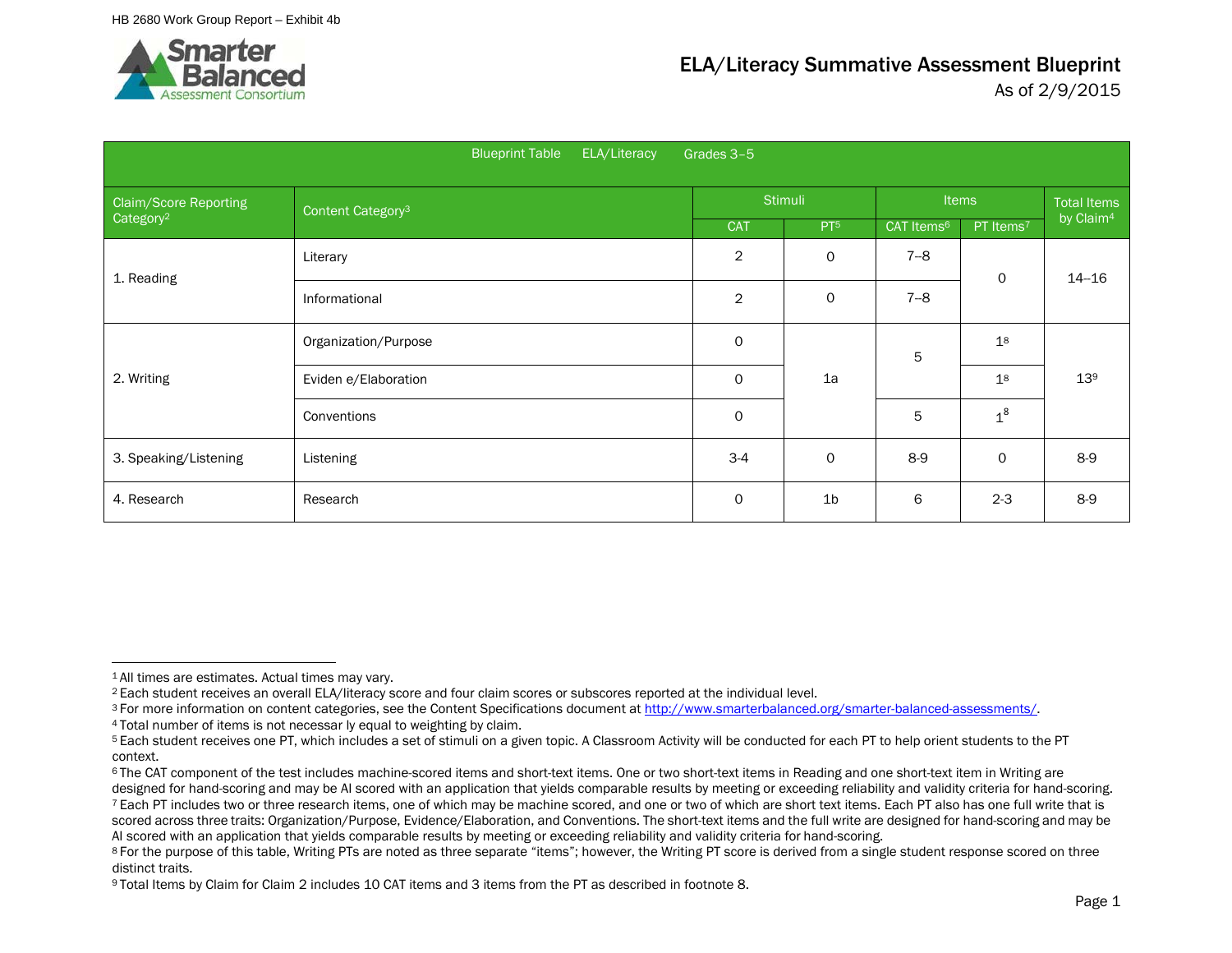

|                       | ELA/Literacy Grades 6-8<br><b>Blueprint Table</b> |             |                 |                        |                       |                       |
|-----------------------|---------------------------------------------------|-------------|-----------------|------------------------|-----------------------|-----------------------|
| Claim/Score Reporting | Content Category <sup>3</sup>                     |             | <b>Stimuli</b>  |                        | <b>Items</b>          | <b>Total Items</b>    |
| Category <sup>2</sup> |                                                   | <b>CAT</b>  | PT <sub>5</sub> | CAT Items <sup>6</sup> | PT Items <sup>7</sup> | by Claim <sup>4</sup> |
| 1. Reading            | Literary                                          | $1 - 2$     | 0               | 4-710                  | $\circ$               | 13-17                 |
|                       | Informational                                     | $2 - 3$     | 0               | $9 - 10$               |                       |                       |
|                       | Organization/Purpose                              | 0           |                 | 5                      | 1 <sup>8</sup>        |                       |
| 2. Writing            | Eviden e/Elaboration                              | $\mathbf 0$ | 1a              |                        | 1 <sup>8</sup>        | 13 <sup>9</sup>       |
|                       | Conventions                                       | $\mathbf 0$ |                 | 5                      | 1 <sup>8</sup>        |                       |
| 3. Speaking/Listening | Listening                                         | $3 - 4$     | 0               | $8 - 9$                | $\mathbf 0$           | $8 - 9$               |
| 4. Research           | Research                                          | 0           | 1 <sub>b</sub>  | 6                      | $2 - 3$               | $8-9$                 |

<sup>1</sup> All times are estimates. Actual times may vary.

<sup>2</sup> Each student receives an overall ELA/literacy score and four claim scores or subscores reported at the individual level.

<sup>&</sup>lt;sup>3</sup> For more information on content categories, see the Content Specifications document a[t http://www.smarterbalanced.org/smarter-balanced-assessments/.](http://www.smarterbalanced.org/smarter-balanced-assessments/)

<sup>4</sup> Total number of items is not necessar ly equal to weighting by claim.

<sup>5</sup> Each student receives one PT, which includes a set of stimuli on a given topic. A Classroom Activity will be conducted for each PT to help orient students to the PT context.

<sup>&</sup>lt;sup>6</sup> The CAT component of the test includes machine-scored items and short-text items. One or two short-text items in Reading and one short-text item in Writing are designed for hand-scoring and may be AI scored with an application that yields comparable results by meeting or exceeding reliability and validity criteria for hand-scoring. <sup>7</sup> Each PT includes two or three research items, one of which may be machine scored, and one or two of which are short text items. Each PT also has one full write that is scored across three traits: Organization/Purpose, Evidence/Elaboration, and Conventions. The short-text items and the full write are designed for hand-scoring and may be AI scored with an application that yields comparable results by meeting or exceeding reliability and validity criteria for hand-scoring.

<sup>&</sup>lt;sup>8</sup> For the purpose of this table, Writing PTs are noted as three separate "items"; however, the Writing PT score is derived from a single student response scored on three distinct traits.

<sup>9</sup> Total Items by Claim for Claim 2 includes 10 CAT items and 3 items from the PT as described in footnote 10.

<sup>10</sup> In 2015 and 2016, students will receive 4 literary items.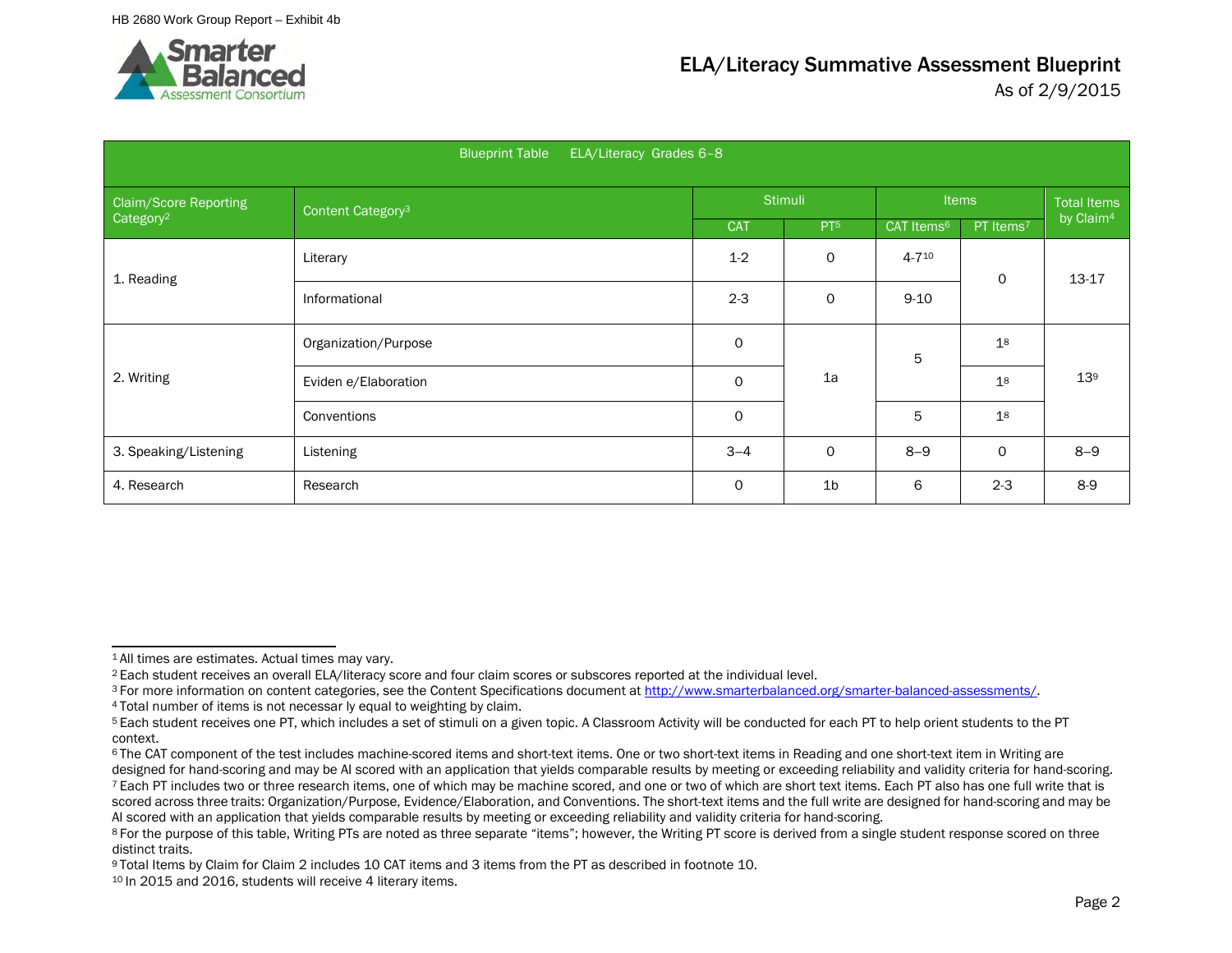

|                       | ELA/Literacy<br><b>Blueprint Table</b><br>Grade 11 |             |                 |                        |                       |                       |
|-----------------------|----------------------------------------------------|-------------|-----------------|------------------------|-----------------------|-----------------------|
| Claim/Score Reporting | Content Category <sup>3</sup>                      |             | <b>Stimuli</b>  |                        | <b>Items</b>          | <b>Total Items</b>    |
| Category <sup>2</sup> |                                                    | <b>CAT</b>  | PT <sup>5</sup> | CAT Items <sup>6</sup> | PT Items <sup>7</sup> | by Claim <sup>4</sup> |
|                       | Literary                                           | 1           | 0               | 4                      | $\mathsf{o}$          | $15 - 16$             |
| 1. Reading            | Informational                                      | 3           | 0               | $11 - 12$              |                       |                       |
|                       | Organization/Purpose                               | $\mathbf 0$ |                 | 5                      | 1 <sup>8</sup>        |                       |
| 2. Writing            | Evidence/Elaboration                               | 0           | 1a              |                        | 1 <sup>8</sup>        | 13 <sup>9</sup>       |
|                       | Conventions                                        | $\mathsf O$ |                 | 5                      | 1 <sup>8</sup>        |                       |
| 3. Speaking/Listening | Listening                                          | $3 - 4$     | 0               | $8 - 9$                | $\mathsf{O}$          | $8 - 9$               |
| 4. Research           | Research                                           | 0           | 1 <sub>b</sub>  | 6                      | $2 - 3$               | $8-9$                 |

<sup>1</sup> All times are estimates. Actual times may vary.

<sup>2</sup> Each student receives an overall ELA/literacy score and four claim scores or subscores reported at the individual level.

<sup>&</sup>lt;sup>3</sup> For more information on content categories, see the Content Specifications document at http://www.smarterbalanced.org/smarter-balanced-assessments/.<br><sup>4</sup> Total number of items is not necessar ly equal to weighting by cl

<sup>5</sup> Each student receives one PT, which includes a set of stimuli on a given topic. A Classroom Activity will be conducted for each PT to help orient students to the PT context.

<sup>&</sup>lt;sup>6</sup> The CAT component of the test includes machine-scored items and short-text items. One or two short-text items in Reading and one short-text item in Writing are designed for hand-scoring and may be AI scored with an application that yields comparable results by meeting or exceeding reliability and validity criteria for hand-scoring. <sup>7</sup> Each PT includes two or three research items, one of which may be machine scored, and one or two of which are short text items. Each PT also has one full write that is scored across three traits: Organization/Purpose, Evidence/Elaboration, and Conventions. The short-text items and the full write are designed for hand-scoring and may be AI scored with an application that yields comparable results by meeting or exceeding reliability and validity criteria for hand-scoring.

<sup>8</sup> For the purpose of this table, Writing PTs are noted as three separate "items"; however, the Writing PT score is derived from a single student response scored on three distinct traits.

<sup>9</sup> Total Items by Claim for Claim 2 includes 10 CAT items and 3 items from the PT as described in footnote 8.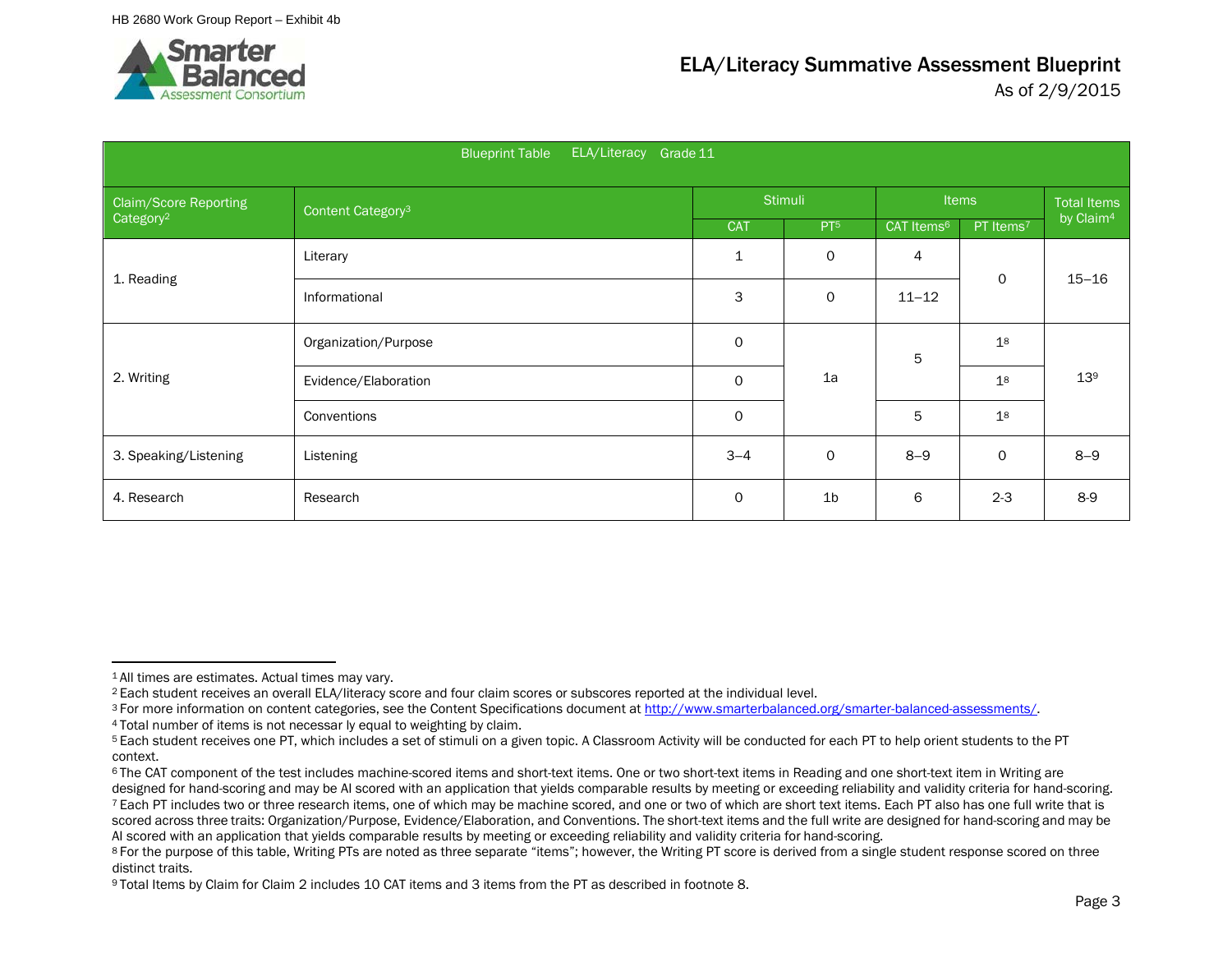

|           |                              |                            | Target Sampling ELA/Literacy Grades 3-5 |               |             |                   |                      |              |
|-----------|------------------------------|----------------------------|-----------------------------------------|---------------|-------------|-------------------|----------------------|--------------|
|           | <b>Claim/Score Reporting</b> |                            |                                         |               | <b>CAT</b>  | Item Type         |                      | Total        |
| Component | Category                     | <b>Content Category</b>    | Assessment Target <sup>1</sup>          | <b>DOK2,3</b> | Items       | Machine<br>Scored | Short<br><b>Text</b> | <b>Items</b> |
|           |                              |                            | 2: Central Ideas                        | 2, 3          | $1 - 25$    |                   | $0 - 1^{5}$          |              |
|           |                              |                            | 4: Reasoning and Evaluation             | 3             | $1 - 2^{5}$ |                   |                      |              |
|           |                              |                            | 1: Key Details                          | 1, 2          |             |                   |                      |              |
|           |                              | Literary <sup>4</sup>      | 3: Word Meanings                        | 1, 2          | $3 - 6$     | $6 - 85$          | $\Omega$             | $7 - 8$      |
|           |                              |                            | 5: Analysis within/across Texts         | 3, 4          |             |                   |                      |              |
|           |                              |                            | 6: Text Structures and Features         | 2, 3          |             |                   |                      |              |
| CAT       |                              |                            | 7: Language Use                         | 2, 3          |             |                   |                      |              |
|           |                              |                            | 9: Central Ideas                        | 2, 3          | $1 - 27$    |                   | $0 - 1^7$            |              |
|           | 1. Reading                   |                            | 11: Reasoning and Evaluation            | 3             | $1 - 27$    |                   |                      |              |
|           |                              |                            | 8: Key Details                          | 1, 2          |             |                   |                      |              |
|           |                              | Informa ional <sup>6</sup> | 10: Word Meanings                       | 1, 2          |             | $6 - 87$          |                      |              |
|           |                              |                            | 12: Analysis within/across Texts        | 3, 4          |             |                   |                      | $7 - 8$      |
|           |                              |                            | 13: Text Structures and Features        | 2, 3          | $3 - 6$     |                   | $\mathbf 0$          |              |
|           |                              |                            | 14: Language Use                        | 2, 3          |             |                   |                      |              |

<sup>1</sup> For more information on assessment targets, see the Content Specifications document a[t http://www.smarterbalanced.org/smarter-balanced-assessments/.](http://www.smarterbalanced.org/smarter-balanced-assessments/) 2 DOK: Depth of Knowledge, consistent with the Smarter Balanced Content Specifications.

For Claim 3, a student will receive at least three items at DOK 2 or higher.

<sup>3</sup> The CAT algorithm will be configured to ensure the following:

For Claim 1, a student will receive at least seven items at DOK 2 and two items at DOK 3 or higher.

For Claim 2, a student will receive at least four items at DOK 2 and one item at DOK 3 or higher.

For Claim 4, CAT items are DOK 2 for all grades.

<sup>4</sup> Each student will receive at least one long literary passage set and up to two additional short passage sets.

<sup>5</sup> For the Reading Literary long passage set, students may see up to one short answer question on either target 2 or 4.

<sup>6</sup> Each student will receive at least one long informational passage set and up to two additional short informational passage sets.

<sup>7</sup> For the Reading Informational long passage set, students may see up to one short answer question on either target 9 or 11.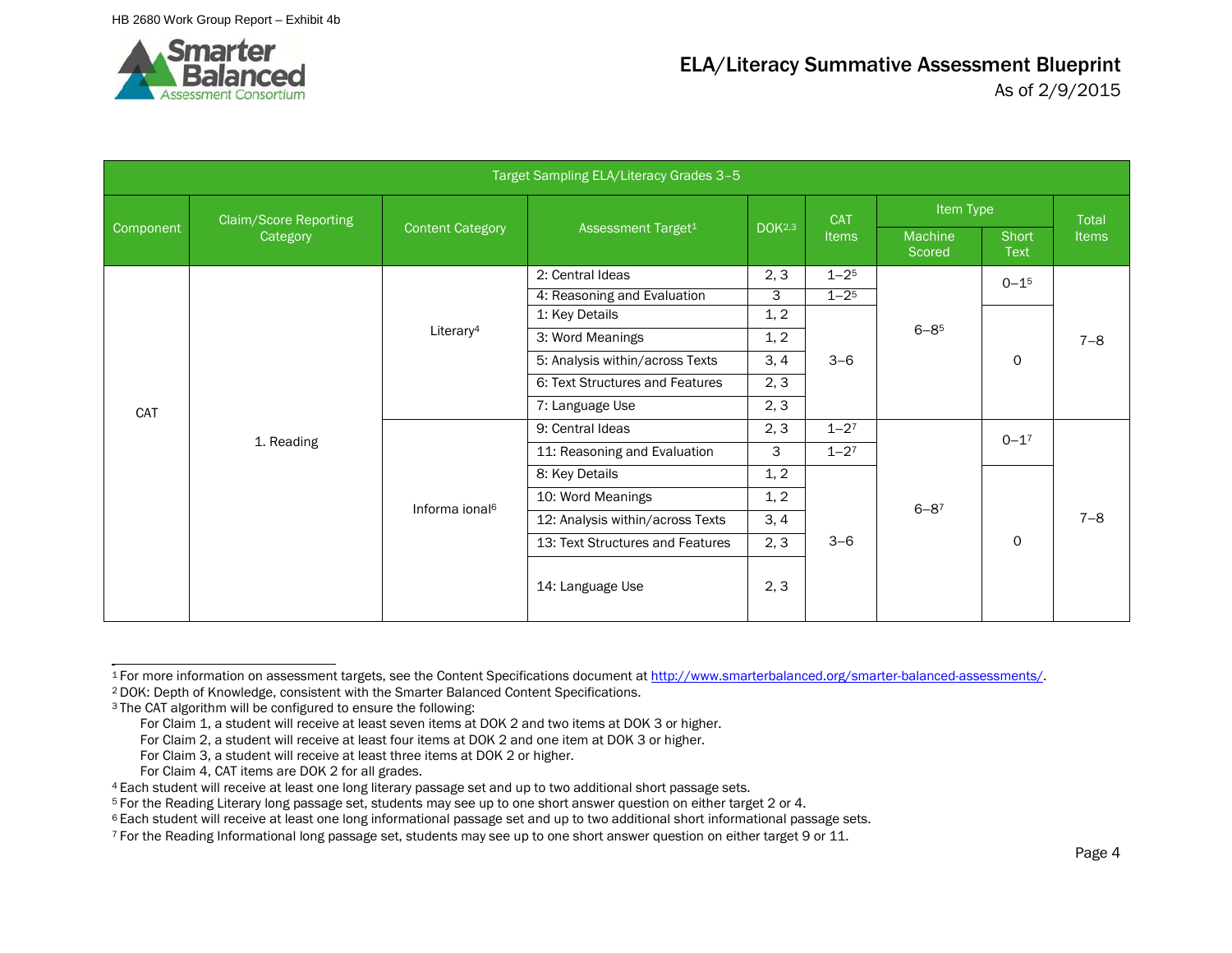

|                  |                       |                         | Target Sampling ELA/Literacy Grades 3-5     |                |                |                          |                      |              |
|------------------|-----------------------|-------------------------|---------------------------------------------|----------------|----------------|--------------------------|----------------------|--------------|
|                  | Claim/Score Reporting |                         |                                             |                | <b>CAT</b>     | Item Type                |                      | <b>Total</b> |
| <b>Component</b> | Category              | <b>Content Category</b> | Assessment Target <sup>1</sup>              | <b>DOK2,3</b>  | <b>Items</b>   | <b>Machine</b><br>Scored | Short<br><b>Text</b> | <b>Items</b> |
|                  |                       | Organization/Purpose    | 1a/3a/6a: Write Brief Texts <sup>8</sup>    | 3              |                | 0                        | $0 - 18$             |              |
|                  |                       |                         | 1b/3b/6b: Revise Brief Texts                | 2              | 3              | $0 - 28$                 | 0                    |              |
|                  |                       |                         | 1a/3a/6a: Write Brief Texts <sup>8</sup>    | 3              |                | $\Omega$                 | $0 - 18$             | 10           |
| <b>CAT</b>       | 2. Writing            | Evidence/Elaboration    | 1b/3b/6b: Revise Brief Texts                | $\overline{2}$ |                | $0 - 28$                 | $\Omega$             |              |
|                  |                       |                         | 8: Language and Vocabulary Use <sup>9</sup> | 1, 2           | $\overline{2}$ | 2                        | $\Omega$             |              |
|                  |                       | Conventions             | 9: Edit/Clarify                             | 1, 2           | 5              | 5                        | $\Omega$             |              |
|                  | 3. Speaking/Listening | Listening               | 4: Listen/Interpret                         | 1, 2, 3        | 8              | 8                        | 0                    | 8            |
|                  |                       |                         | 2: Interpret and Integrate<br>Information   | $\overline{2}$ |                |                          |                      |              |
|                  | 4. Research           | Research                | 3: Analyze Information/Sources              | $\overline{2}$ | 6              | 6                        | $\Omega$             | 6            |
|                  |                       |                         | 4: Use Evidence                             | $\overline{2}$ |                |                          |                      |              |

<sup>8</sup> Each student will receive at least one item in Organization/Purpose and at least one item in Evidence/Elaboration, for a total of three items, assessed in either Write Brief Texts or Revise Brief Texts. Among these three items will be one and only one Write Brief Text.

<sup>9</sup> Language and Vocabulary Use contributes two items to Evidence/Elaboration.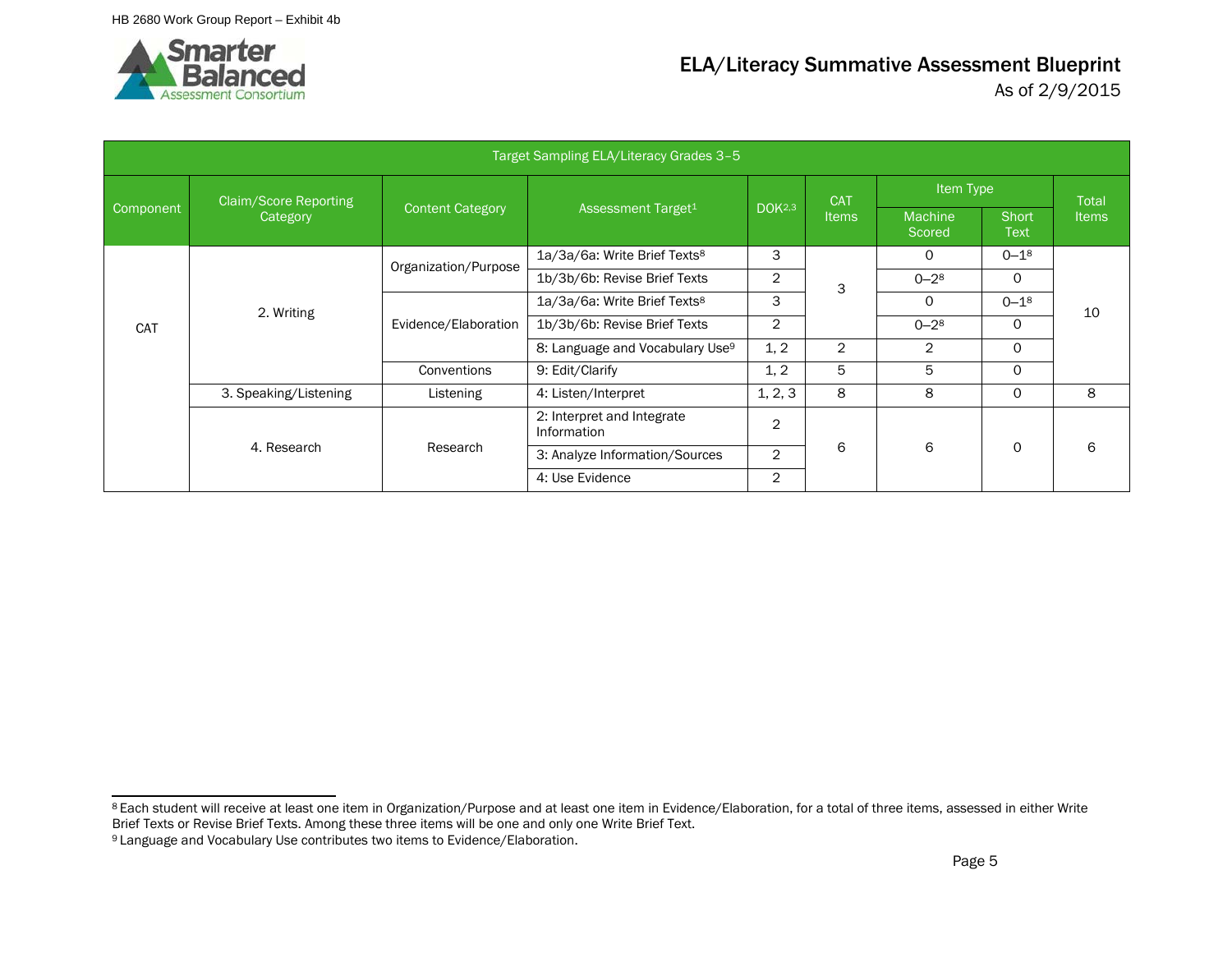

|           |                              |                         | Target Sampling ELA/Literacy Grades 3-5   |            |                          |                      |               |               |
|-----------|------------------------------|-------------------------|-------------------------------------------|------------|--------------------------|----------------------|---------------|---------------|
|           | <b>Claim/Score Reporting</b> |                         |                                           |            |                          | Item Type            |               |               |
| Component | Category                     | <b>Content Category</b> | <b>Assessment Target</b>                  | <b>DOK</b> | <b>Machine</b><br>Scored | Short<br><b>Text</b> | Full<br>Write | <b>Scores</b> |
|           |                              | Organization/Purpose    | 2/4/7: Compose Full Texts                 |            |                          |                      |               |               |
|           |                              | Evidence/Elaboration    | 2/4/7: Compose Full Texts                 |            |                          |                      |               |               |
|           | 2. Writing                   |                         | 8: Language and Vocabulary Use            | 4          | $\mathbf 0$              | 0                    | ┻             |               |
|           |                              | Conventions             | 9: Edit/Clarify                           |            |                          |                      |               |               |
| <b>PT</b> |                              |                         | 2: Interpret and Integrate<br>Information | 3          |                          |                      |               |               |
|           | 4. Research                  | Research                | 3: Analyze Information/Sources            | 3, 4       | $0 - 1$                  | $1-2$                | $\Omega$      | $2 - 3$       |
|           |                              |                         | 4: Use Evidence                           | 3          |                          |                      |               |               |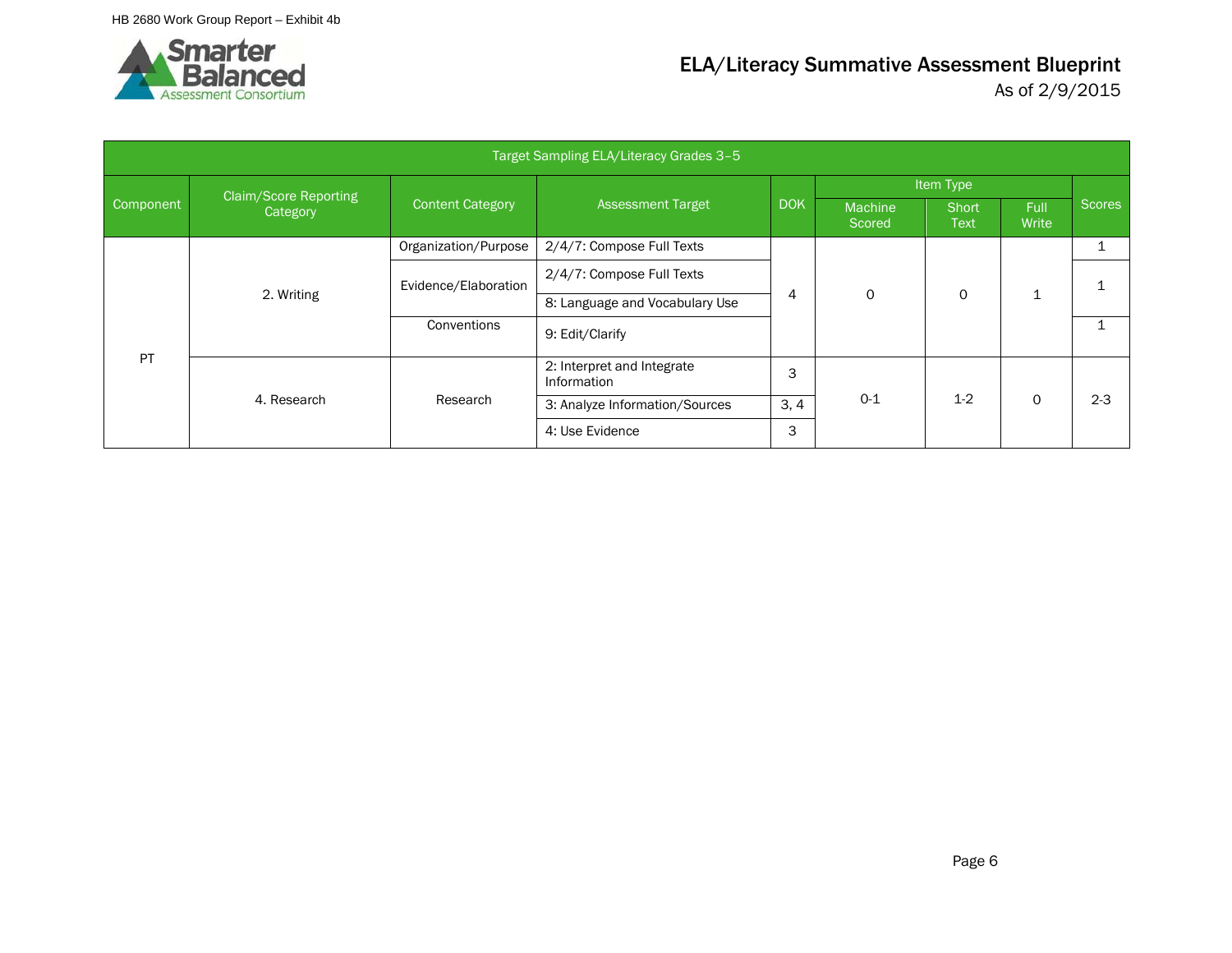

|           |                              |                                 | Target Sampling ELA/Literacy Grades 6-8 |                |                |                   |                      |              |
|-----------|------------------------------|---------------------------------|-----------------------------------------|----------------|----------------|-------------------|----------------------|--------------|
|           | <b>Claim/Score Reporting</b> |                                 |                                         | <b>CAT</b>     | Item Type      |                   | <b>Total</b>         |              |
| Component | Category                     | <b>Content Category</b>         | Assessment Target <sup>1</sup>          | <b>OK2,3</b>   | <b>Items</b>   | Machine<br>Scored | Short<br><b>Text</b> | <b>Items</b> |
|           |                              |                                 | 2: Central Ideas                        | 2, 3           | 1 <sup>5</sup> | $1 - 2^5$         | $0 - 1^5$            |              |
|           |                              |                                 | 4: Reasoning and Evaluation             | 3, 4           | 1 <sup>5</sup> |                   |                      |              |
|           |                              | Literary <sup>4</sup>           | 1: Key Details                          | $\overline{2}$ |                |                   |                      | 4-76         |
|           |                              |                                 | 3: Word Meanings                        | 1, 2           |                |                   |                      |              |
|           |                              | 5: Analy is within/across Texts | 3, 4                                    | $2 - 5$        | $2 - 5$        | $\mathsf{O}$      |                      |              |
|           |                              |                                 | 6: Text Structures and Features         | 2, 3, 4        |                |                   |                      |              |
|           |                              |                                 | 7: Language Use                         | 3              |                |                   |                      |              |
| CAT       | 1. Reading                   |                                 | 9: Central Ideas                        | 2, 3           | $1 - 3^7$      |                   | $0 - 1^8$            |              |
|           |                              |                                 | 11: Reasoning and Evaluation            | 3, 4           |                |                   |                      |              |
|           |                              |                                 | 8: Key Details                          | $\overline{2}$ |                |                   |                      |              |
|           |                              | Informational <sup>7</sup>      | 10: Word Meanings                       | 1, 2           |                | $9 - 10$          |                      | $9 - 10$     |
|           |                              |                                 | 12: Analysis within/across Texts        | 3, 4           | $7-8$          |                   | 0                    |              |
|           |                              |                                 | 13: Text Structures and Features        | 2, 3           |                |                   |                      |              |
|           |                              |                                 | 14: Language Use                        | 3              |                |                   |                      |              |

<sup>1</sup> For more information on assessment targets, see the Content Specifications document a[t http://www.smarterbalanced.org/smarter-balanced-assessments/.](http://www.smarterbalanced.org/smarter-balanced-assessments/)

<sup>2</sup> DOK: Depth of Knowledge, consistent with the Smarter Balanced Content Specifications.

<sup>&</sup>lt;sup>3</sup> The CAT algorithm will be configured to ensure the following:

For Claim 1, a student will receive no more than 5 items at DOK 1 and at least 2 items at DOK 3 or higher.For Claim 2, a student will receive at least five items at DOK 2 or higher, at least one of which will be DOK 3 or higher.

For Claim 3, a student will receive at least three items at DOK 2 or higher.

For Claim 4, CAT items are DOK 2 for all grades.

<sup>4</sup> Each student will receive at least one literary passage set

<sup>5</sup> For the Reading Literary long passage set, students may see up to 1 short answer question on either target 2 or 4.

<sup>6</sup> In 2015 and 2016, students receive 4 literary items.

<sup>7</sup> Each student will receive at least one informational passage set and up to two additional short informational passage sets.

**<sup>8</sup>**For the Reading Informational long passage set, students may see up to one short answer question on either target 9 or 11.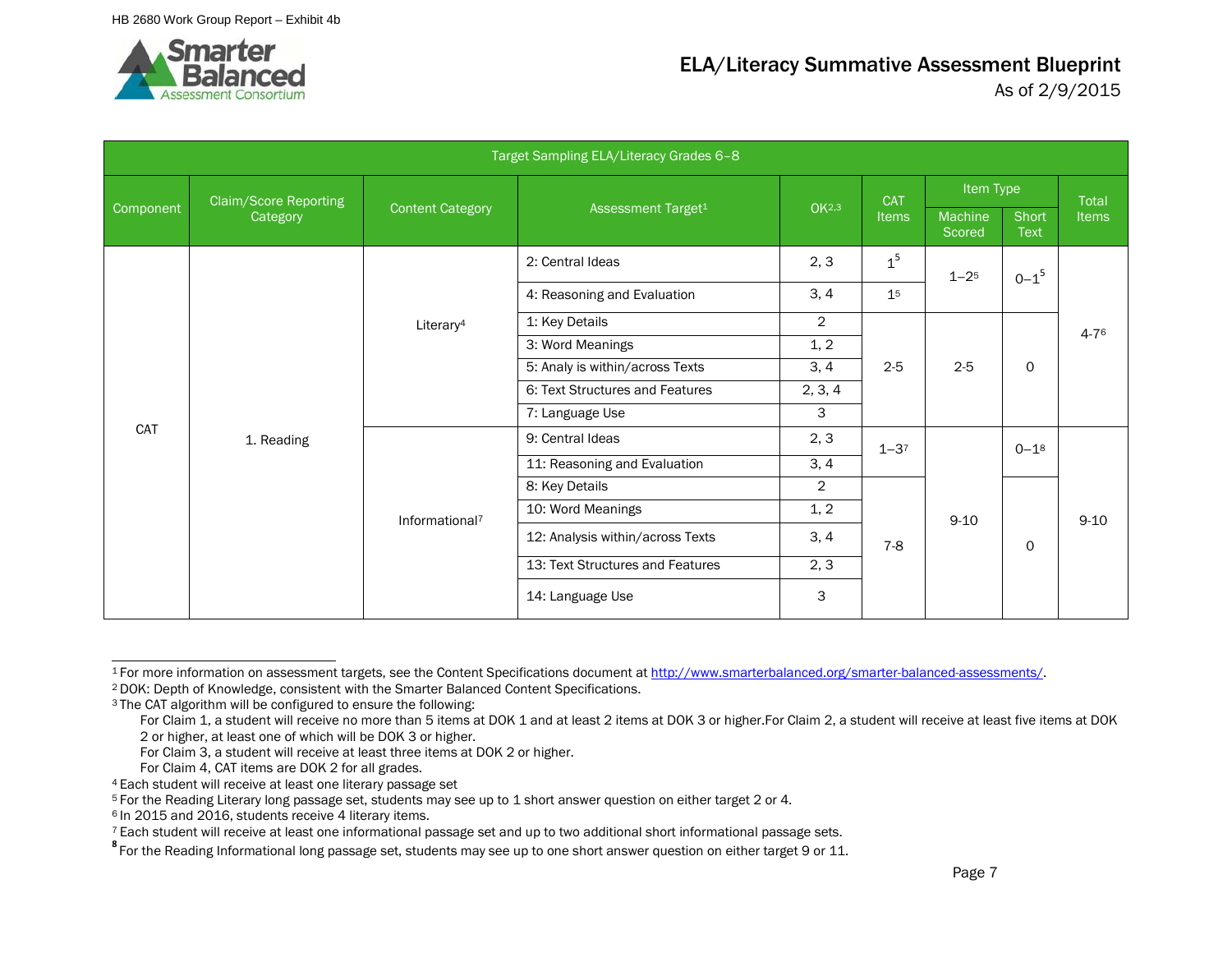

|            |                              |                         | Target Sampling ELA/Literacy Grades 6-8      |                   |                |                   |                      |              |
|------------|------------------------------|-------------------------|----------------------------------------------|-------------------|----------------|-------------------|----------------------|--------------|
|            | <b>Claim/Score Reporting</b> |                         |                                              |                   | <b>CAT</b>     | Item Type         |                      | Total        |
| Component  | Category                     | <b>Content Category</b> | Assessment Target <sup>1</sup>               | OK <sub>2,3</sub> | <b>Items</b>   | Machine<br>Scored | Short<br><b>Text</b> | <b>Items</b> |
|            |                              | Organization/Purpose    | 1a/3a/6a: Write Brief Texts <sup>9</sup>     | 3                 |                | $\Omega$          | $0 - 110$            |              |
|            |                              |                         | 1b/3b/6b: Revise Brief Texts                 | 2                 | 3              | $0 - 2^{10}$      | $\circ$              |              |
|            |                              |                         | 1a/3a/6a: Write Brief Texts <sup>10</sup>    | 3                 |                | 0                 | $0 - 110$            |              |
|            | 2. Writing                   | Evidence/Elaboration    | 1b/3b/6b: Revise Brief Texts                 | 2                 |                | $0 - 2^{10}$      | $\Omega$             | 10           |
| <b>CAT</b> |                              |                         | 8: Language and Vocabulary Use <sup>10</sup> | 1, 2              | $\overline{2}$ | $\overline{2}$    | $\Omega$             |              |
|            |                              | Conventions             | 9: Edit/Clarify                              | 1, 2              | 5              | 5                 | $\Omega$             |              |
|            | 3. Speaking/Listening        | Listening               | 4: Listen/Interpret                          | 1, 2, 3           | $8 - 9$        | $8 - 9$           | $\Omega$             | $8 - 9$      |
|            |                              |                         | 2: Analyze/Integrate Information             | 2                 |                |                   |                      |              |
|            | 4. Research                  | Research                | 3: Evaluate Information/Sources              | $\overline{2}$    | 6              | 6                 | $\Omega$             | 6            |
|            |                              |                         | 4: Use Evidence                              | $\overline{2}$    |                |                   |                      |              |

|           |                       |                         | Target Sampling ELA/Literacy Grades 6-8 |            |                          |                      |               |               |
|-----------|-----------------------|-------------------------|-----------------------------------------|------------|--------------------------|----------------------|---------------|---------------|
|           | Claim/Score Reporting |                         |                                         |            |                          | Item Type            |               |               |
| Component | Category              | <b>Content Category</b> | <b>Assessment Target</b>                | <b>DOK</b> | <b>Machine</b><br>Scored | Short<br><b>Text</b> | Full<br>Write | <b>Scores</b> |
|           |                       | Organization/Purpose    | 2/4/7: Compose Full Texts               |            |                          |                      |               |               |
|           | 2. Writing            | Evidence/Elaboration    | 2/4/7: Compose Full Texts               | 4          |                          | 0                    |               |               |
|           |                       |                         | 8: Language and Vocabulary Use          |            |                          |                      |               |               |
| PT        |                       | Conventions             | 9: Edit/Clarify                         |            |                          |                      |               |               |
|           |                       |                         | 2: Analyze/Integrate Information        | 3, 4       |                          |                      |               |               |
|           | 4. Research           | Research                | 3: Evaluate Information/Sources         | 3, 4       | $O-1$                    | $1 - 2$              | 0             | $2 - 3$       |
|           |                       |                         | 4: Use Evidence                         | 3, 4       |                          |                      |               |               |

<sup>9</sup> Each student will receive at least one item in Organization/Purpose and at least one item in Evidence/Elaboration, for a total of three items, assessed in either Write Brief Texts or Revise Brief Texts. Among these three items will be one and only one Write Brief Text.

<sup>10</sup> Language and Vocabulary Use contributes 2 items to Evidence/Elaboration.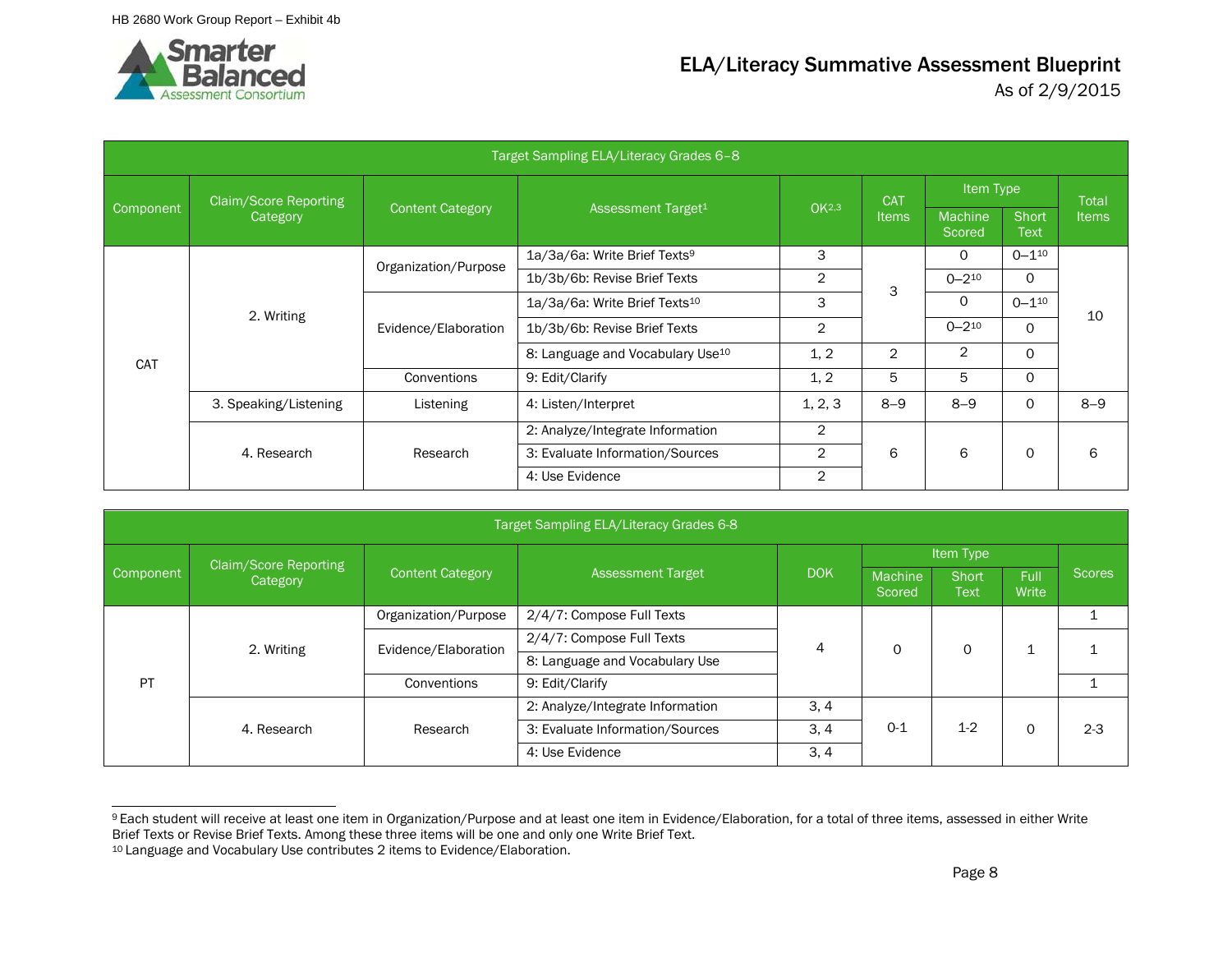

|           |                              |                            | Target Sampling ELA/Literacy Grade 11 |                   |                |                   |               |                |
|-----------|------------------------------|----------------------------|---------------------------------------|-------------------|----------------|-------------------|---------------|----------------|
|           | <b>Claim/Score Reporting</b> |                            |                                       |                   | <b>CAT</b>     | Item Type         |               | <b>Total</b>   |
| Component | Category                     | <b>Content Category</b>    | Assessment Target <sup>1</sup>        | OK <sub>2,3</sub> | Items          | Machine<br>Scored | Short<br>Te t | <b>Items</b>   |
|           |                              |                            | 2: Central Ideas                      | 2, 3              | 1 <sup>5</sup> | $1 - 25$          | $0 - 1^5$     |                |
|           |                              |                            | 4: Reasoning and Evaluation           | 3, 4              | 1 <sup>5</sup> |                   |               |                |
|           |                              | Literary <sup>4</sup>      | 1: Key Details                        | $\overline{2}$    |                |                   |               |                |
|           |                              |                            | 3: Word Meanings                      | 1, 2              |                |                   |               | $\overline{4}$ |
|           |                              |                            | 5: Analysis within/across Texts       | 3, 4              | $\overline{2}$ | $\overline{2}$    | $\mathsf{O}$  |                |
|           |                              |                            | 6: Text Structures and Features       | 3, 4              |                |                   |               |                |
| CAT       |                              |                            | 7: Language Use                       | 3                 |                |                   |               |                |
|           |                              |                            | 9: Central Ideas                      | 2,3               | $2 - 4^7$      |                   | $0 - 1^7$     |                |
|           | 1. Reading                   |                            | 11: Reasoning and Evaluation          | 3, 4              |                |                   |               |                |
|           |                              |                            | 8: Key Details                        | $\overline{2}$    |                |                   |               |                |
|           |                              |                            | 10: Word Meanings                     | 1, 2              |                |                   |               |                |
|           |                              | Informational <sup>6</sup> | 12: Analysis within/across Texts      | 3, 4              |                | $10 - 12^{7}$     |               | $11 - 12$      |
|           |                              |                            | 13: Text Structures and Features      | 3, 4              | $7 - 10$       |                   | $\mathsf{O}$  |                |
|           |                              |                            | 14: Language Use                      | 3                 |                |                   |               |                |

<sup>1</sup> For more information on assessment targets, see the Content Specifications document a[t http://www.smarterbalanced.org/smarter-balanced-assessments/.](http://www.smarterbalanced.org/smarter-balanced-assessments/) 2 DOK: Depth of Knowledge, consistent with the Smarter Balanced Content Specifications.

<sup>&</sup>lt;sup>3</sup> The CAT algorithm will be configured to ensure the following:

For Claim 1, a student will receive no more than 4 items at DOK 1 and at least 3 items at DOK 3 or higher.

For Claim 2, a student will receive at least five items at DOK 2 or higher, at least one of which will be DOK 3 or higher.

For Claim 3, a student will receive at least four items at DOK 2 or higher.

For Claim 4, CAT items are DOK 2 for all grades.

<sup>4</sup> Each student will receive at least one literary long passage set.

<sup>5</sup> For the Reading Literary long set, students may see up to one short answer question on either target 2 or 4.

<sup>&</sup>lt;sup>6</sup> Each student will receive at least one long informational passage set and up to two additional short informational passage sets.

<sup>7</sup> For the Reading Informational long passage set, students may see up to one short answer question on either target 9 or 11.